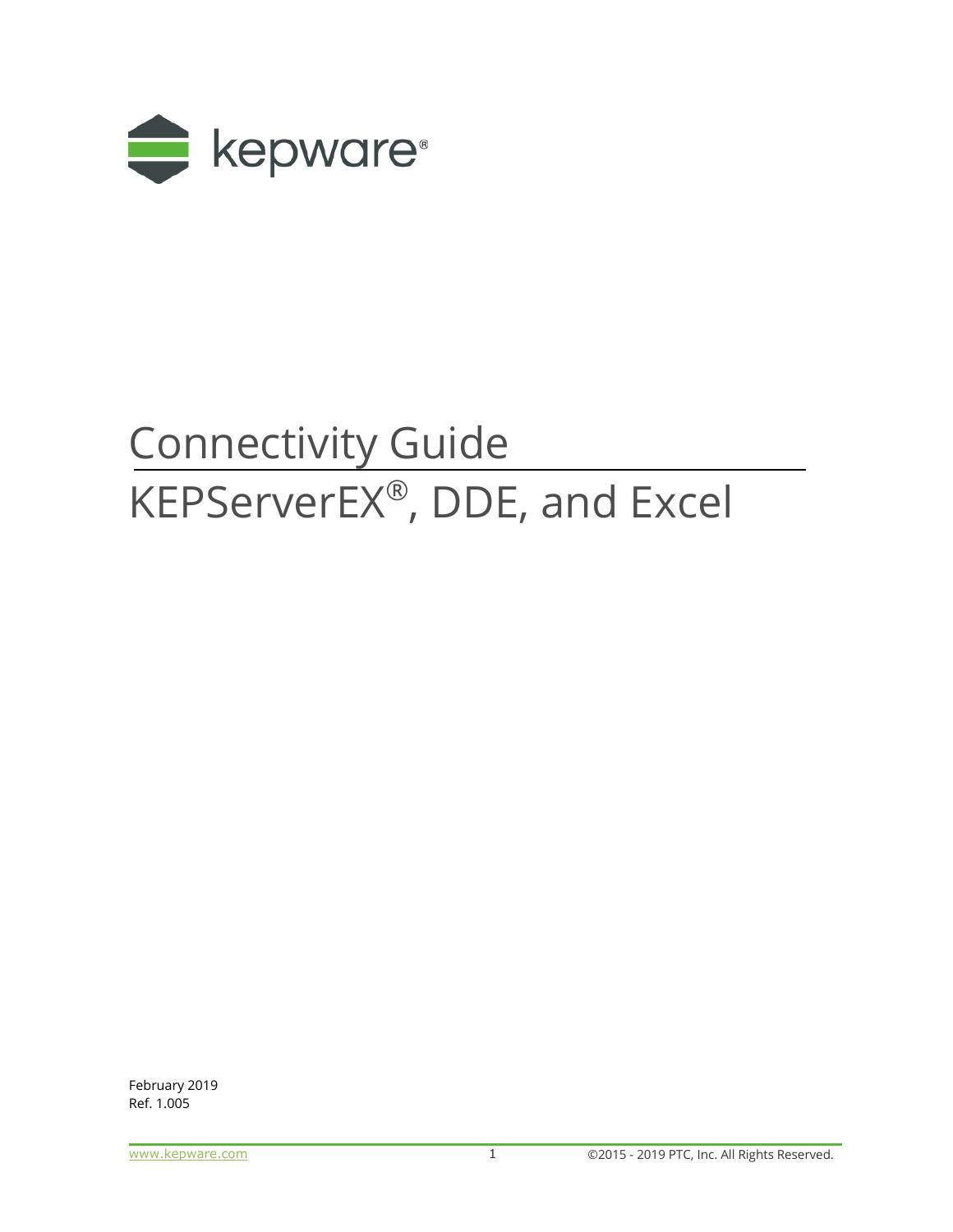## **Table of Contents**

| 1. |     |  |
|----|-----|--|
| 2. |     |  |
| 3. |     |  |
|    | 3.1 |  |
|    | 3.2 |  |
| 4. |     |  |
|    | 4.1 |  |
|    |     |  |
| 5. |     |  |
|    | 5.1 |  |
|    | 5.2 |  |
| 6. |     |  |
|    | 6.1 |  |
|    | 6.2 |  |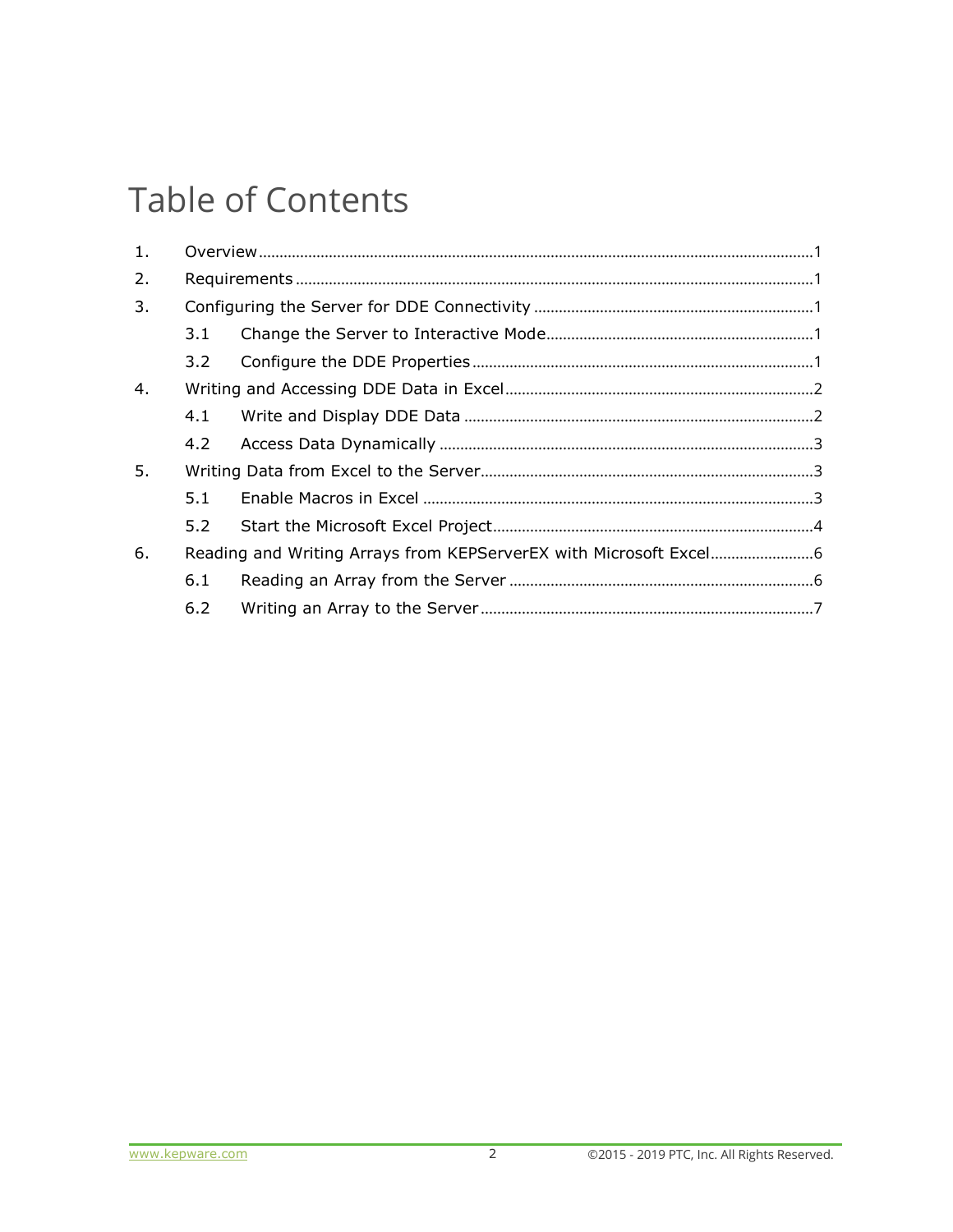### <span id="page-2-0"></span>**1. Overview**

This guide demonstrates how to establish a connection between Microsoft Excel and the KEPServerEX data server. Before continuing with this tutorial, configure a server project. Select the appropriate driver and settings or run the **Simulation Driver Demo** included with KEPServerEX. The Simulation Driver Demo project is used for all examples in this tutorial.

## <span id="page-2-1"></span>**2. Requirements**

The following are necessary to perform DDE connections to the server:

- In the Installation Features dialog of the server installation, select **DDE (Dynamic Data Exchange)** from the Native Client Interfaces tree.
- A valid DDE client (such as any version of Excel) must be used.

## <span id="page-2-2"></span>**3. Configuring the Server for DDE Connectivity**

#### 3.1 Change the Server to Interactive Mode

<span id="page-2-3"></span>Although the server's default process mode is System Service, communication between Excel and the server are simpler in Interactive mode. To change the process mode to Interactive mode, follow these steps:

- 1. Right-click on the **Administration** menu and select **Settings…**.
- 2. Open the **Runtime Process** tab and locate the **Process Mode** area.
- 3. Use the Selected Mode dropdown menu to select **Interactive**.
- 4. Click **OK**.

#### <span id="page-2-4"></span>3.2 Configure the DDE Properties

The server installation disables DDE by default because it can slow the server's performance and cause security issues when it is enabled unnecessarily. It is required for connection to a database, so follow these steps to enable DDE:



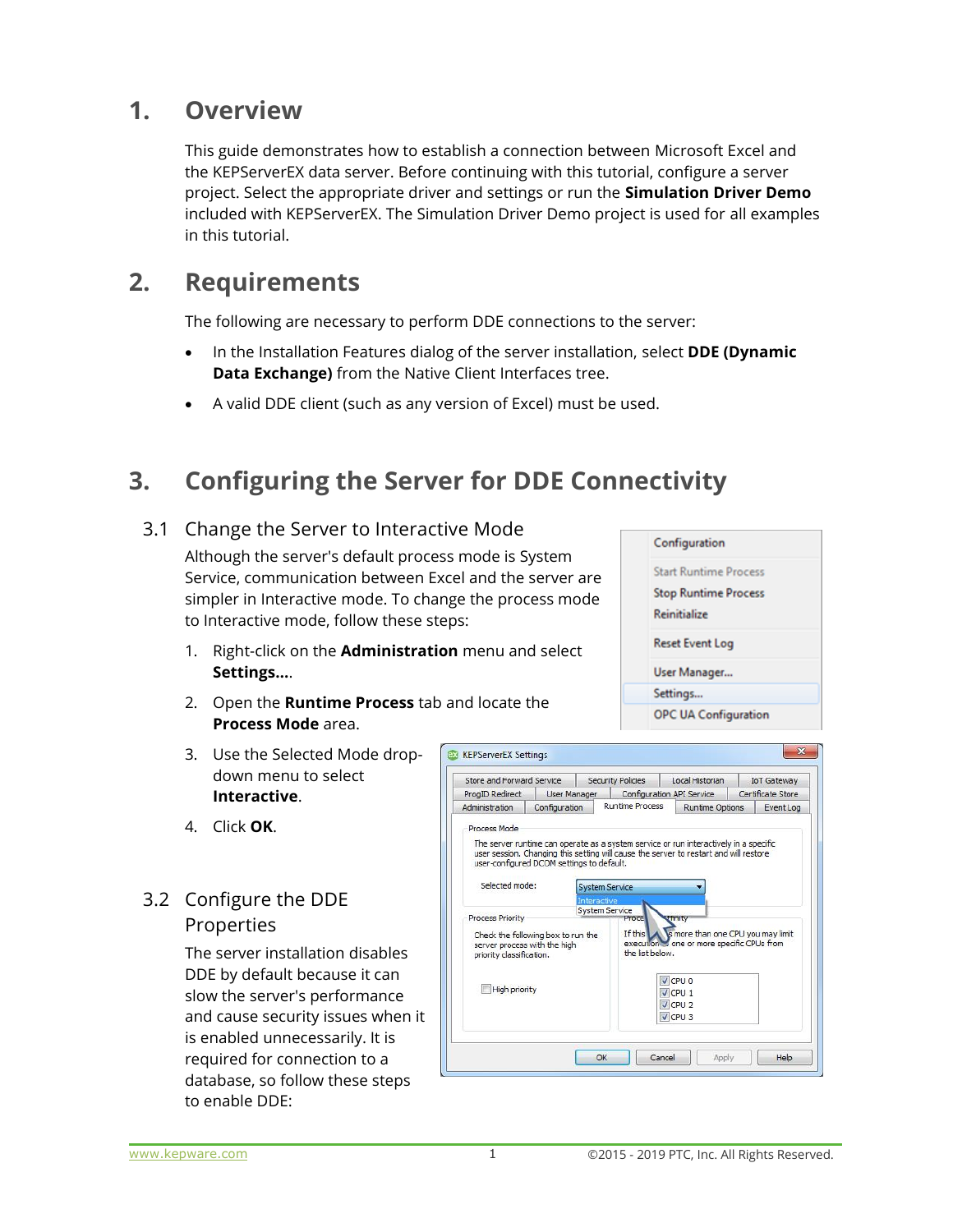- 1. Choose **File | Project Properties** and select the **DDE** tab.
- 2. Under **General**, select **Yes** to enable for DDE connections to the server.
- **Note:** If using a local DDE connection, leave Enable Net DDE disabled.
- 3. In Service Name, keep the default name "kepdde".

| <b>Property Groups</b><br>General<br>OPC DA<br>OPC UA<br><b>DDE</b><br>OPC NET | General<br>$\Box$                    |        |  |  |  |  |  |  |
|--------------------------------------------------------------------------------|--------------------------------------|--------|--|--|--|--|--|--|
|                                                                                | Enable DDE connections to the server | Yes    |  |  |  |  |  |  |
|                                                                                | Service name                         | kepdde |  |  |  |  |  |  |
|                                                                                | <b>Formats</b><br>$\equiv$           |        |  |  |  |  |  |  |
|                                                                                | Advanced DDE                         | Enable |  |  |  |  |  |  |
|                                                                                | XL Table                             | Enable |  |  |  |  |  |  |
| OPC AE                                                                         | CF_TEXT                              | Enable |  |  |  |  |  |  |
| OPC HDA                                                                        | Θ<br><b>Timing</b>                   |        |  |  |  |  |  |  |
| <b>ThingWorx</b>                                                               | Client update interval (ms)          | 100    |  |  |  |  |  |  |
|                                                                                | DDE request timeout (s)              | 15     |  |  |  |  |  |  |

- 4. In the Formats area, select **Enable** for all three before continuing.
- 5. Leave the remaining properties at the default settings.
- 6. Click **OK**.
- 7. Restart the server so the changes take effect.
- *For more information on the DDE parameters, consult the online help system.*

## <span id="page-3-0"></span>**4. Writing and Accessing DDE Data in Excel**

#### <span id="page-3-1"></span>4.1 Write and Display DDE Data

A DDE connection in Excel requires an application name, topic, and an item. Only one topic name is required in KEPServerEX, however: all server data can be accessed using "\_ddedata" as the DDE topic. This global server topic allows access to every tag or address within the server, regardless of the device or tag group under which it is built. With this topic in a link, a full path identifier must be provided for the intended item. The path identifier must include tag groups, sub groups, channel, and device names.

- **Notes**:
	- In this tutorial, Microsoft Office 2007 is used.
	- Excel may need to be "Run as Administrator" to allow DDE access to the KEPServerEX DDE server.

To display DDE data in Excel, enter the following formula into each cell:

*=<Application>|<Topic>!<Item>*

*where each bracketed variable is replaced by the specifics in the environment and data.*

A valid cell formula for the Simulation Driver Demo project would be:

*=kepdde|\_ddedata!Channel1.Device1.Tag1*

- **Long item names can be simplified through the server's alias feature. To create an** alias in the Configuration; locate the **Aliases** node in the tree view, right-click and choose **New Alias**.
- *For more information, refer to Reading Arrays from KEPServerEX into Excel.*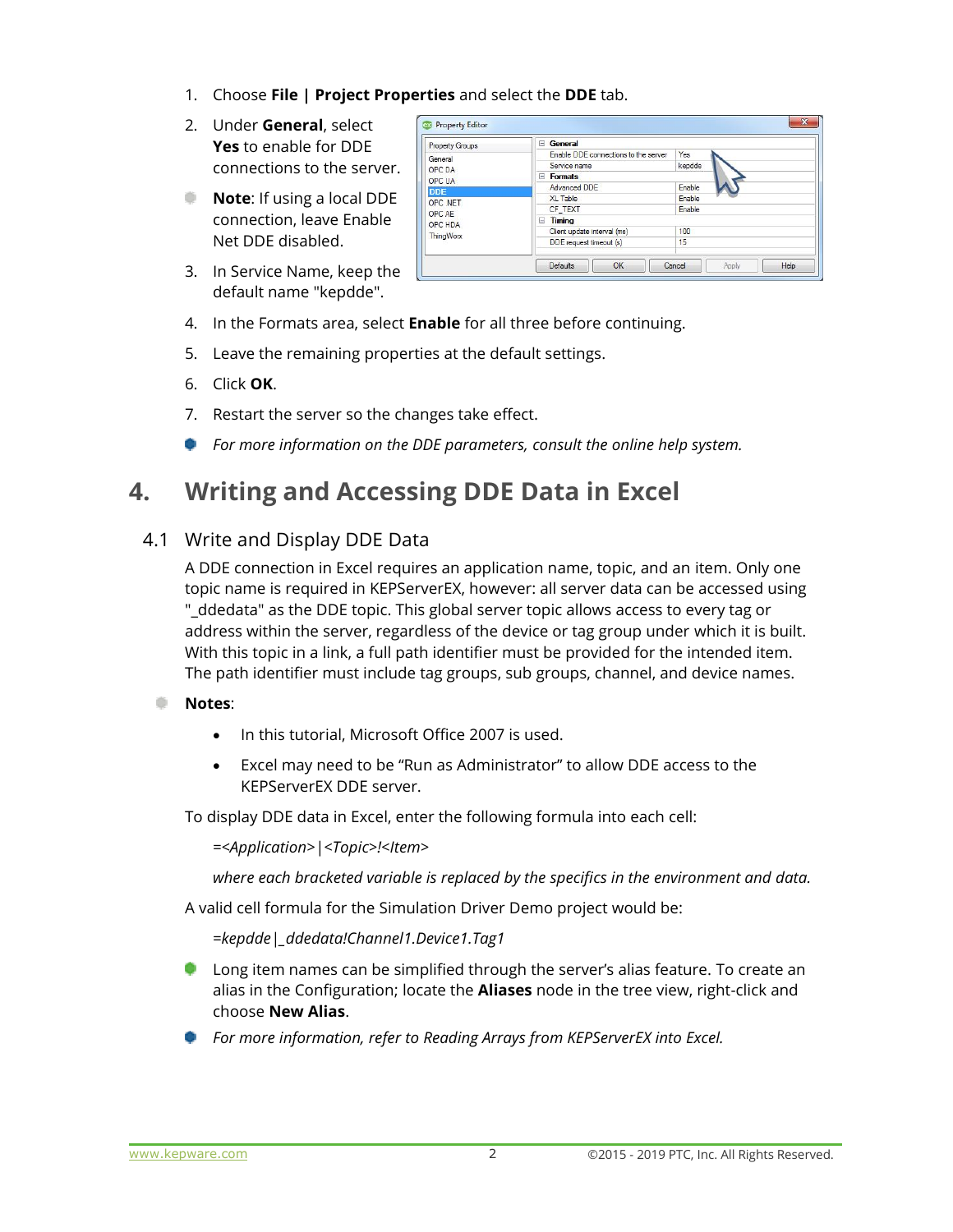#### <span id="page-4-0"></span>4.2 Access Data Dynamically

To dynamically access data, create a cell formula using a device address instead of a tag. Dynamic tags can only be added at the device level; however, dynamic tags added to tag groups are rejected.

*For more information on dynamic vs. static tags refer to the server help file.*

## <span id="page-4-1"></span>**5. Writing Data from Excel to the Server**

#### <span id="page-4-2"></span>5.1 Enable Macros in Excel

To write data from Excel to the server, an Excel macro must be created that executes a DDE Poke. Since Office 2007 disables Excel macros by default, users must change the parameter before a macro can be created.

- **Note:** Excel may need to be "Run as Administrator" to allow DDE access to the ٠ KEPServerEX DDE server.
- *For more information, refer to the instructions below.*
- 1. In Excel, open the **Developer** tab.
- 2. Click **Macro Security** (located in the **Code** ribbon bar group).

3. In Trust Center, select **Macro Settings**.

| 83 | 日り                                                | $\mathbf{v} = \begin{bmatrix} \sum_{i=1}^{n} & \cdots & \cdots & \sum_{i=1}^{n} \\ \vdots & \vdots & \ddots & \vdots \\ \vdots & \ddots & \vdots & \ddots \end{bmatrix}$<br>। ∓ |                                  |                 |                     |                                                            | Book1.xlsm - Microsoft Excel |             |                                                                       |               |
|----|---------------------------------------------------|---------------------------------------------------------------------------------------------------------------------------------------------------------------------------------|----------------------------------|-----------------|---------------------|------------------------------------------------------------|------------------------------|-------------|-----------------------------------------------------------------------|---------------|
|    | Home                                              | Insert                                                                                                                                                                          | Page Layout                      | <b>Formulas</b> |                     | Data                                                       | Review                       | View        | Developer                                                             |               |
|    | 33 E<br>fi<br>里力<br>Visual Macros<br><b>Basic</b> | <b>Record Macro</b><br>Macro Security<br>Code                                                                                                                                   | Use Relative References          | Insert          | K<br>Design<br>Mode | Properties<br>View Code<br><b>間 Run Dialog</b><br>Controls |                              | 冒<br>Source | Map Properties<br>Expansion Packs @ Export<br><@} Refresh Data<br>XML | $\Box$ Import |
|    | D <sub>2</sub>                                    | <b>Macro Security</b>                                                                                                                                                           |                                  |                 |                     |                                                            |                              |             |                                                                       |               |
|    | A                                                 |                                                                                                                                                                                 | Customize the macro security     |                 |                     | E                                                          | F                            | G           | H                                                                     |               |
| ۰  |                                                   | settings.                                                                                                                                                                       |                                  |                 |                     |                                                            |                              |             |                                                                       |               |
| 2  |                                                   |                                                                                                                                                                                 | <b>O</b> Press F1 for more help. |                 |                     |                                                            |                              |             |                                                                       |               |
| 3  |                                                   |                                                                                                                                                                                 |                                  |                 |                     |                                                            |                              |             |                                                                       |               |

- 4. Select **Enable all macros**.
- 5. Click **OK** to exit.

| <b>Trust Center</b>       |                                                                                                   | $ ?  \times$ |
|---------------------------|---------------------------------------------------------------------------------------------------|--------------|
| <b>Trusted Publishers</b> | <b>Macro Settings</b>                                                                             |              |
| <b>Trusted Locations</b>  | For macros in documents not in a trusted location:                                                |              |
| Add-ins                   | Disable all macros without notification<br>О.                                                     |              |
| <b>ActiveX Settings</b>   | C Disable all macros with notification<br>О.<br>Disable all macros except digitally signed macros |              |
| <b>Macro Settings</b>     | © Enable all macros (not recommended; potentially dangerous code can run)                         |              |
| Message Bar               | <b>Developer Macro Settings</b>                                                                   |              |
| <b>External Content</b>   | Trust access to the VBA project object model                                                      |              |
| <b>Privacy Options</b>    |                                                                                                   |              |
|                           | OK                                                                                                | Cancel       |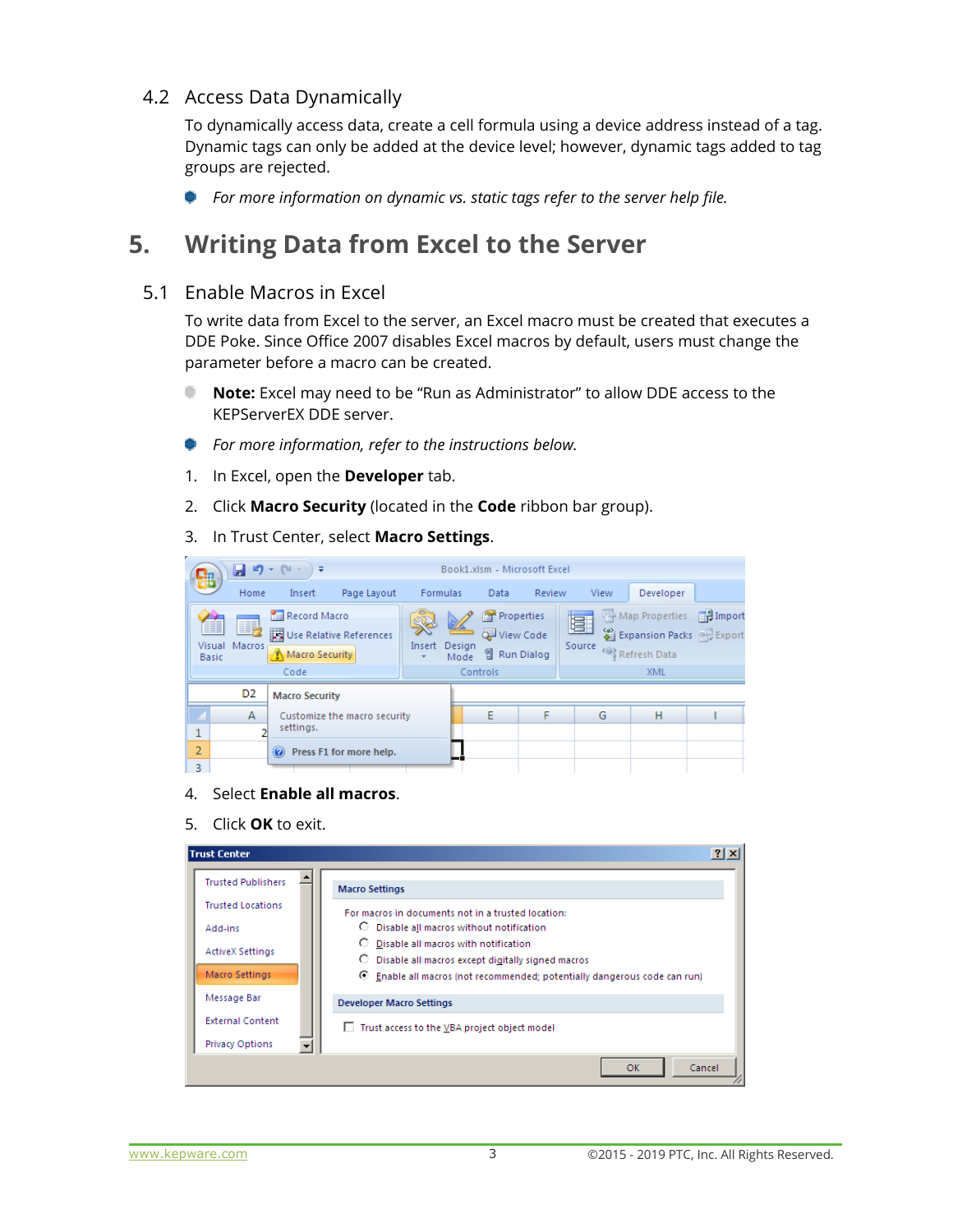#### <span id="page-5-0"></span>5.2 Start the Microsoft Excel Project

The following example shows to access two tags from the Simulation Driver Demo. Cells are referred to by row and column. For more information, follow the instructions below.

- 1. Locate Column A of Sheet1, where you will enter two consecutive DDE read links as shown below.
- 2. In Cell(A1), enter the following formula for reading server data:

*=kepdde|\_ddedata!Channel1.Device1.Tag1*

3. In Cell(A2), enter the following formula for reading server data:

*=kepdde|\_ddedata!Channel1.Device1.Tag2*

- 4. Select the **Developer** tab.
- 5. Open Visual Basic Editor.

| $-$ (%)<br>圴<br>Ы<br>₹<br>덇                                                                                                    |       |                                | Book1.xlsm - Microsoft Excel                        |        |             |                                                 |                                                  | $\equiv$ $\times$                   |
|--------------------------------------------------------------------------------------------------------------------------------|-------|--------------------------------|-----------------------------------------------------|--------|-------------|-------------------------------------------------|--------------------------------------------------|-------------------------------------|
| Page Layout<br>Home<br>Insert                                                                                                  |       | <b>Formulas</b>                | Data                                                | Review | View        | Developer                                       | Ø                                                | 画<br>$\mathbf{x}$                   |
| <b>Record Macro</b><br>Œ<br><u>B,</u><br>Use Relative References<br>Macros<br>Visual<br>Macro Security<br><b>Basic</b><br>Code |       | Ý.<br>Insert<br>Design<br>Mode | Properties<br>View Code<br>司 Run Dialog<br>Controls |        | 冒<br>Source | Map Properties<br><@>Refresh Data<br><b>XML</b> | ■ Import<br>Expansion Packs <sup>on</sup> Export | O,<br>Document<br>Panel<br>Modify   |
| Visual Basic (Alt+F11)                                                                                                         | $f_x$ |                                |                                                     |        |             |                                                 |                                                  | ١¥                                  |
| Launch the Visual Basic editor.                                                                                                |       | D                              | E                                                   | F      | G           | н                                               |                                                  |                                     |
| Press F1 for more help.<br>$\circ$<br>3                                                                                        |       |                                |                                                     |        |             |                                                 |                                                  |                                     |
| Sheet3<br>$H - 4$<br>Ħ<br>Sheet1<br>Sheet2                                                                                     | 언     |                                |                                                     | D.     |             | Ш                                               |                                                  |                                     |
| P.<br>Ready                                                                                                                    |       |                                |                                                     |        | 田回          | 囸<br>100%<br>Œ                                  |                                                  | $\left( \mathbf{t}\right)$<br>$-15$ |

6. In a Visual Basic module window, enter the following code:

```
Sub Poke()
channel = Application.DDEInitiate("kepdde", " ddedata")
 Set Value = Worksheets("Sheet1").Cells(1, 2)
 Application.DDEPoke channel, "Channel1.Device1.Tag1", Value
 Set Value = Worksheets("Sheet1").Cells(2, 2)
 Application.DDEPoke channel, "Channel1.Device1.Tag2", Value
 Application.DDETerminate channel
```
End Sub

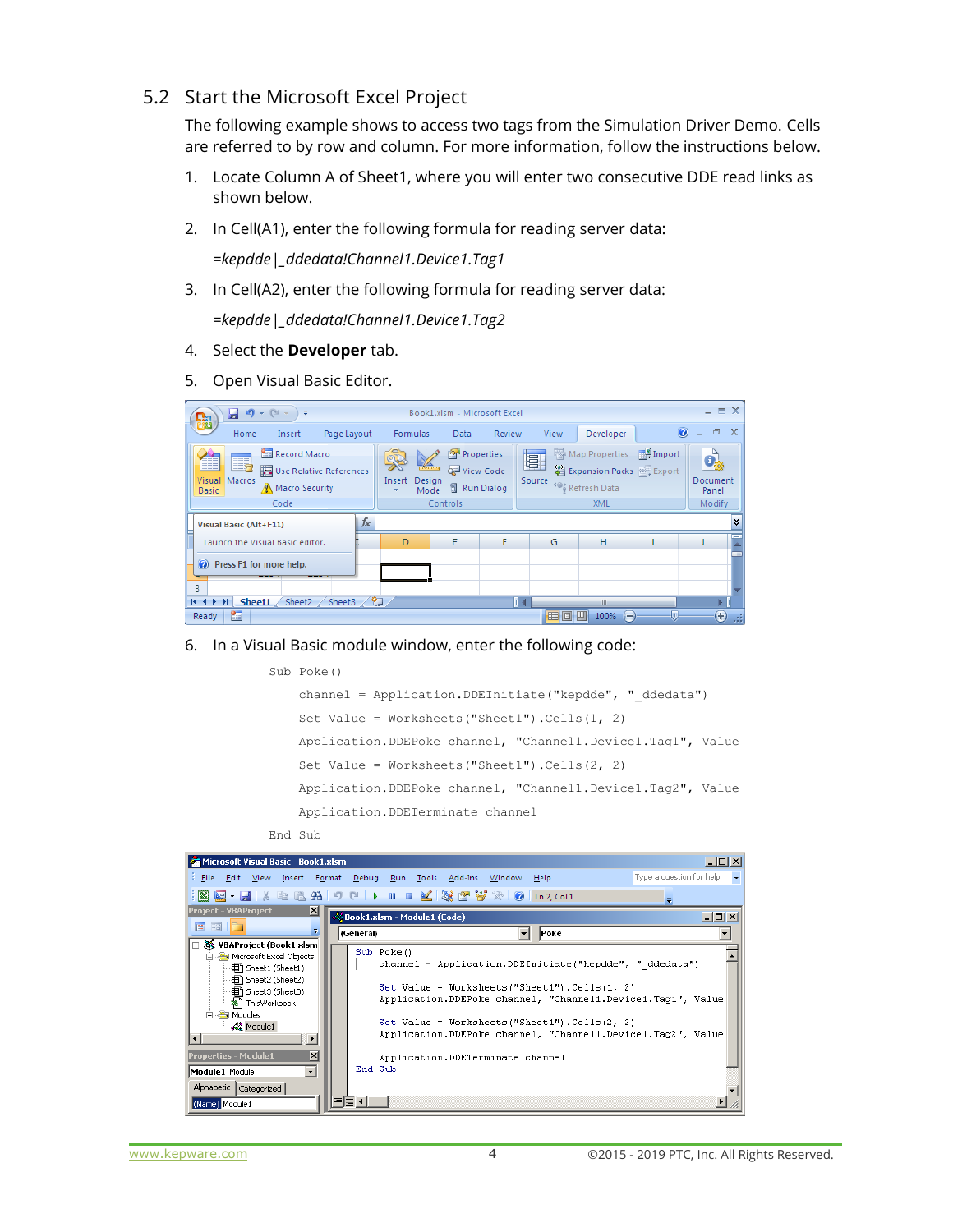- **Note:** The Visual Basic Command Cells property uses Row and Column number references for example Cell A1 would be referred to in the command with the syntax of Worksheets("Sheet1").Cells.(1,1).
- 7. Choose **File | Save** and name the code module "Poke".
- 8. Exit Visual Basic and return to the Excel spreadsheet. The macro is ready to be tested.
- 9. Enter some numbers in Cell(B1) and Cell(B2). Click on an unused cell to make sure that the last value is set.

| <u>С.э</u>        | Ы<br>תי<br>$\mathbf{r}$   | $6$  | Ψ                                                         |              |                                                  | Book1.xlsm - Microsoft Excel |              |             |                                    |                                      | $ \Box$ $\times$              |             |
|-------------------|---------------------------|------|-----------------------------------------------------------|--------------|--------------------------------------------------|------------------------------|--------------|-------------|------------------------------------|--------------------------------------|-------------------------------|-------------|
|                   | Home                      |      | Insert                                                    | Page Layout  | Formulas                                         | Data                         | Review       | View        | Developer                          |                                      | $\boldsymbol{c}$<br>$\Box$    | $\mathbf x$ |
| <b>Basic</b>      | fl<br>e,<br>Visual Macros |      | Record Macro<br>Use Relative References<br>Macro Security |              | $\frac{1}{\sqrt{2}}$<br>Insert<br>Design<br>Mode | Properties<br>View Code      | 图 Run Dialog | 冒<br>Source | Map Properties<br><@} Refresh Data | ■ Import<br>Expansion Packs @ Export | <b>O</b><br>Document<br>Panel |             |
|                   |                           | Code |                                                           |              |                                                  | Controls                     |              |             | <b>XML</b>                         |                                      | Modify                        |             |
|                   | D <sub>2</sub>            |      | ▼                                                         | $f_x$        |                                                  |                              |              |             |                                    |                                      |                               | ١¥          |
|                   | A                         |      | B                                                         | C            | D                                                | E                            | F            | G           | н                                  |                                      |                               |             |
| ×.<br>÷           |                           |      | 32                                                        |              |                                                  |                              |              |             |                                    |                                      |                               |             |
| $\overline{2}$    |                           |      | 64                                                        |              |                                                  |                              |              |             |                                    |                                      |                               |             |
| 3                 |                           |      |                                                           |              |                                                  |                              |              |             |                                    |                                      |                               |             |
| $H \rightarrow F$ | Sheet1                    |      | Sheet <sub>2</sub>                                        | やコ<br>Sheet3 |                                                  |                              |              | п           | <b>III</b>                         |                                      |                               |             |

10. In the Developer tab, choose **Macros | View Macros**.

| <mark>e</mark> a            | $-$ [N<br>Ы<br><b>LO</b><br>≂                                             |   |                                                  | Book1.xlsm - Microsoft Excel |               |             |                  |                                                                       | $ =$ $\times$           |              |
|-----------------------------|---------------------------------------------------------------------------|---|--------------------------------------------------|------------------------------|---------------|-------------|------------------|-----------------------------------------------------------------------|-------------------------|--------------|
|                             | Home<br>Page Layout<br>Insert                                             |   | <b>Formulas</b>                                  | Data                         | <b>Review</b> | View        | Developer        | $\odot$                                                               | 司                       | $\mathbf{x}$ |
| ▦<br>Visual<br><b>Basic</b> | Record Macro<br>国为<br>Use Relative References<br>Macros<br>Macro Security |   | $\frac{1}{\sqrt{2}}$<br>Insert<br>Design<br>Mode | Properties<br>View Code      | 司 Run Dialog  | 冒<br>Source | <@} Refresh Data | Map Properties <b>Palmport</b><br>Expansion Packs <sup>@ Export</sup> | O,<br>Document<br>Panel |              |
|                             | Code                                                                      |   |                                                  | Controls                     |               |             | <b>XML</b>       |                                                                       | Modify                  |              |
|                             | View Macros (Alt+F8)                                                      |   |                                                  |                              |               |             |                  |                                                                       |                         | ١¥           |
|                             | View the list of macros, from which                                       |   | D                                                | E                            | F             | G           | H                |                                                                       |                         |              |
| $\mathbf{1}$                | you can run, create, or delete a<br>macro.                                |   |                                                  |                              |               |             |                  |                                                                       |                         |              |
| $\overline{2}$<br>3         | C Press F1 for more help.                                                 |   |                                                  |                              |               |             |                  |                                                                       |                         |              |
| $14 - 4$                    | Sheet2<br>Sheet1<br>Sheet3                                                | ℃ |                                                  |                              |               |             | <b>III</b>       |                                                                       |                         |              |

11. In the Macro dialog box, select the "Poke" macro and click **Run**.

| Macro       | $\overline{\mathbf{?}}$ |
|-------------|-------------------------|
| Macro name: |                         |
| <u>'oke</u> | Run                     |
| Poke        | Step Into               |

12. Verify that the cells in column A contain new values.

| С.э               | Ы<br>叼                                   | <b>CM</b><br>÷                                            |    |             |          | Book1.xlsm - Microsoft Excel                              |                         |             |                                                                |               | $\equiv$ $\times$<br>- |           |
|-------------------|------------------------------------------|-----------------------------------------------------------|----|-------------|----------|-----------------------------------------------------------|-------------------------|-------------|----------------------------------------------------------------|---------------|------------------------|-----------|
|                   | Home                                     | Insert                                                    |    | Page Layout | Formulas | Data                                                      | Review                  | View        | Developer                                                      |               | 司                      | $\propto$ |
|                   | e,<br>Æ<br>Visual Macros<br><b>Basic</b> | Record Macro<br>Use Relative References<br>Macro Security |    |             | Insert   | Properties<br>$\mathbb{Z}$<br>View Code<br>Design<br>Mode | <sup>司</sup> Run Dialog | 冒<br>Source | Map Properties<br>Expansion Packs @ Export<br><@} Refresh Data | - Hell Import | Document<br>Panel      |           |
|                   |                                          | Code                                                      |    |             |          | Controls                                                  |                         |             | <b>XML</b>                                                     |               | Modify                 |           |
|                   | D <sub>2</sub>                           | ۰                                                         |    | $f_x$       |          |                                                           |                         |             |                                                                |               |                        | <b>v</b>  |
|                   | Α                                        | B                                                         |    | c           | D        | E                                                         | F                       | G           | н                                                              |               |                        |           |
| 1                 |                                          | 32                                                        | 32 |             |          |                                                           |                         |             |                                                                |               |                        |           |
| $\overline{2}$    |                                          | 64                                                        | 64 |             |          |                                                           |                         |             |                                                                |               |                        |           |
| 3                 |                                          |                                                           |    |             |          |                                                           |                         |             |                                                                |               |                        |           |
| $H \rightarrow F$ | Sheet1                                   | Sheet2                                                    |    | Sheet3      |          |                                                           |                         |             | Ш                                                              |               |                        |           |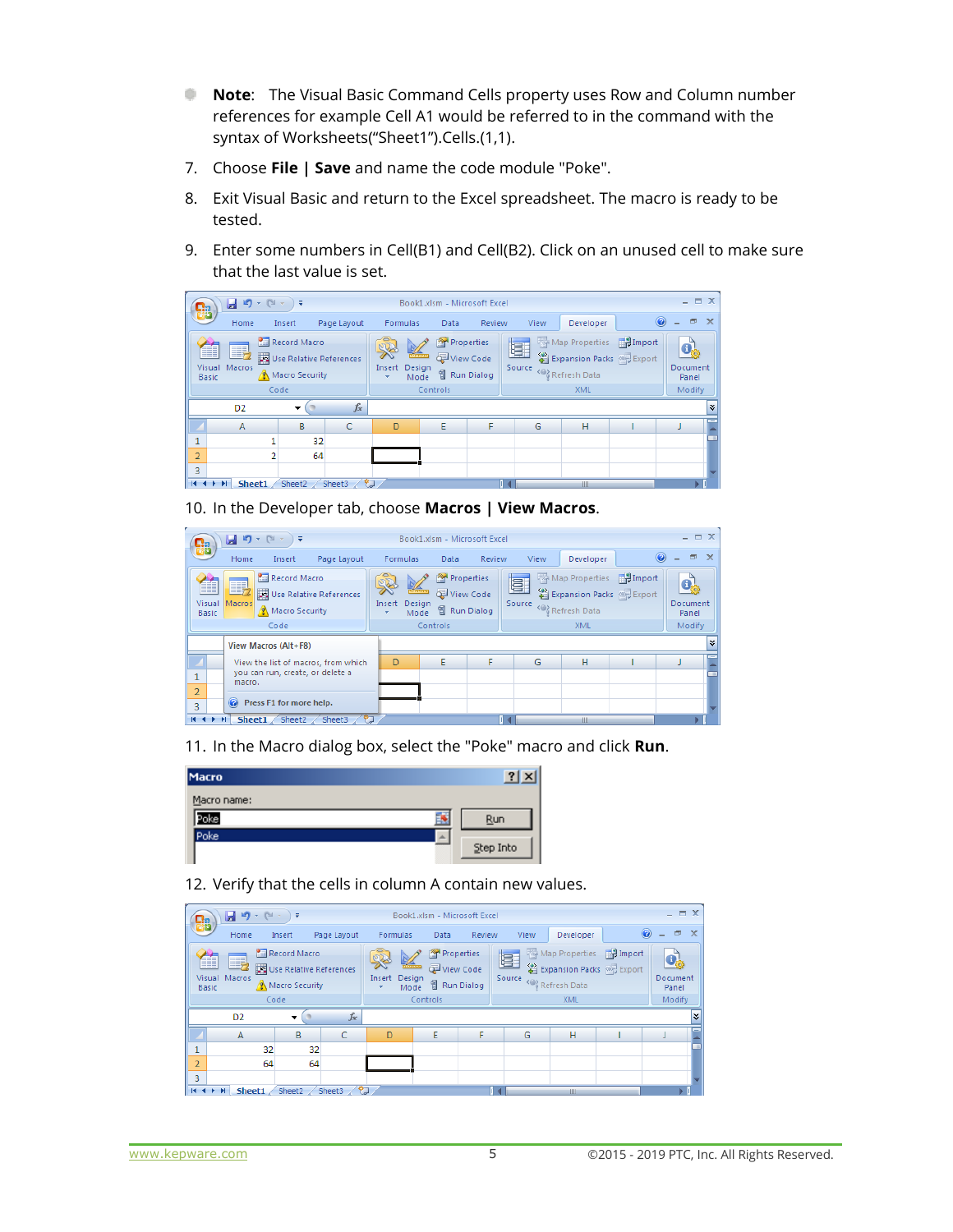## <span id="page-7-0"></span>**6. Reading and Writing Arrays from KEPServerEX with Microsoft Excel**

Arrays provide fast data access, especially in comparison to data referenced one address at a time (as in the examples above). Drivers that consecutively order data of the same data type should use arrays to get data into Excel. Once in Excel, the data can be moved and displayed as needed.

Likewise, it is possible to improve performance of writes by writing an array rather than writing to individual items one at a time.

#### <span id="page-7-1"></span>6.1 Reading an Array from the Server

This example shows how to dynamically access the Simulator tag R100[5][4] through Excel. Follow the instructions below:

- **Many of the device drivers available for KEPServerEX support arrays.**
- 1. In Excel, mark a range of cells by left-clicking and dragging the cursor over an area of cells that is equal to the array dimensions. For this tutorial, select cells A1 to D5.

| 뵯              | Ы<br>圴                                  | $\sim$<br>₹<br>$\overline{\phantom{a}}$<br>$\mathcal{M}$ |                         |        |                                        |                         | Book1.xlsm - Microsoft Excel |             |                                    |                                                  |                   | $ =$ $\times$ |
|----------------|-----------------------------------------|----------------------------------------------------------|-------------------------|--------|----------------------------------------|-------------------------|------------------------------|-------------|------------------------------------|--------------------------------------------------|-------------------|---------------|
|                | Home                                    | Insert                                                   | Page Layout             |        | Formulas                               | Data                    | Review                       | View        | Developer                          |                                                  | $\Box$<br>$\odot$ | $\mathbf x$   |
|                | 曳<br>Ħ<br>Visual Macros<br><b>Basic</b> | <b>Record Macro</b><br>Macro Security                    | Use Relative References | Insert | $\frac{1}{\sqrt{2}}$<br>Design<br>Mode | Properties<br>View Code | <b>웹 Run Dialog</b>          | 冒<br>Source | Map Properties<br><@} Refresh Data | ■ Import<br>Expansion Packs <sup>on</sup> Export | Document<br>Panel |               |
|                |                                         | Code                                                     |                         |        |                                        | Controls                |                              |             | XML                                |                                                  | Modify            |               |
|                | A1                                      | ▼                                                        |                         | $f_x$  |                                        |                         |                              |             |                                    |                                                  |                   | ¥             |
|                | $\overline{A}$                          | B                                                        | C                       | D      | Formula Bar                            |                         | F                            | G           | н                                  |                                                  |                   |               |
| $\mathbf{1}$   |                                         |                                                          |                         |        |                                        |                         |                              |             |                                    |                                                  |                   | E             |
| $\overline{2}$ |                                         |                                                          |                         |        |                                        |                         |                              |             |                                    |                                                  |                   |               |
| 3              |                                         |                                                          |                         |        |                                        |                         |                              |             |                                    |                                                  |                   |               |
| 4              |                                         |                                                          |                         |        |                                        |                         |                              |             |                                    |                                                  |                   |               |
| 5              |                                         |                                                          |                         |        |                                        |                         |                              |             |                                    |                                                  |                   |               |

- 2. Enter the following formula into the Formula Bar.
- Do not enter the formula into a cell.

*=kepdde|\_ddedata!'Channel1.Device1.R100[5][4]'*

- **Notes**:
	- In Excel, escape characters must be used around any formula string that contains square brackets or other special characters (such as @). This example uses a dynamic address reference in the server. Therefore, the quotation / foot / tick marks included in the formula above are essential.
	- This example uses dynamic tag addressing, which shows the array dimensions. Static tags can also be created for arrays; the address of the tag in the server specifies the starting address of the array data and its dimensions. When using a static tag that is an array, the dimensions do not need to be specified. If the array tag is named Array5\_4, the formula would be '=kepdde|\_ddedata!Channel1.Device1.Array5\_4' for example.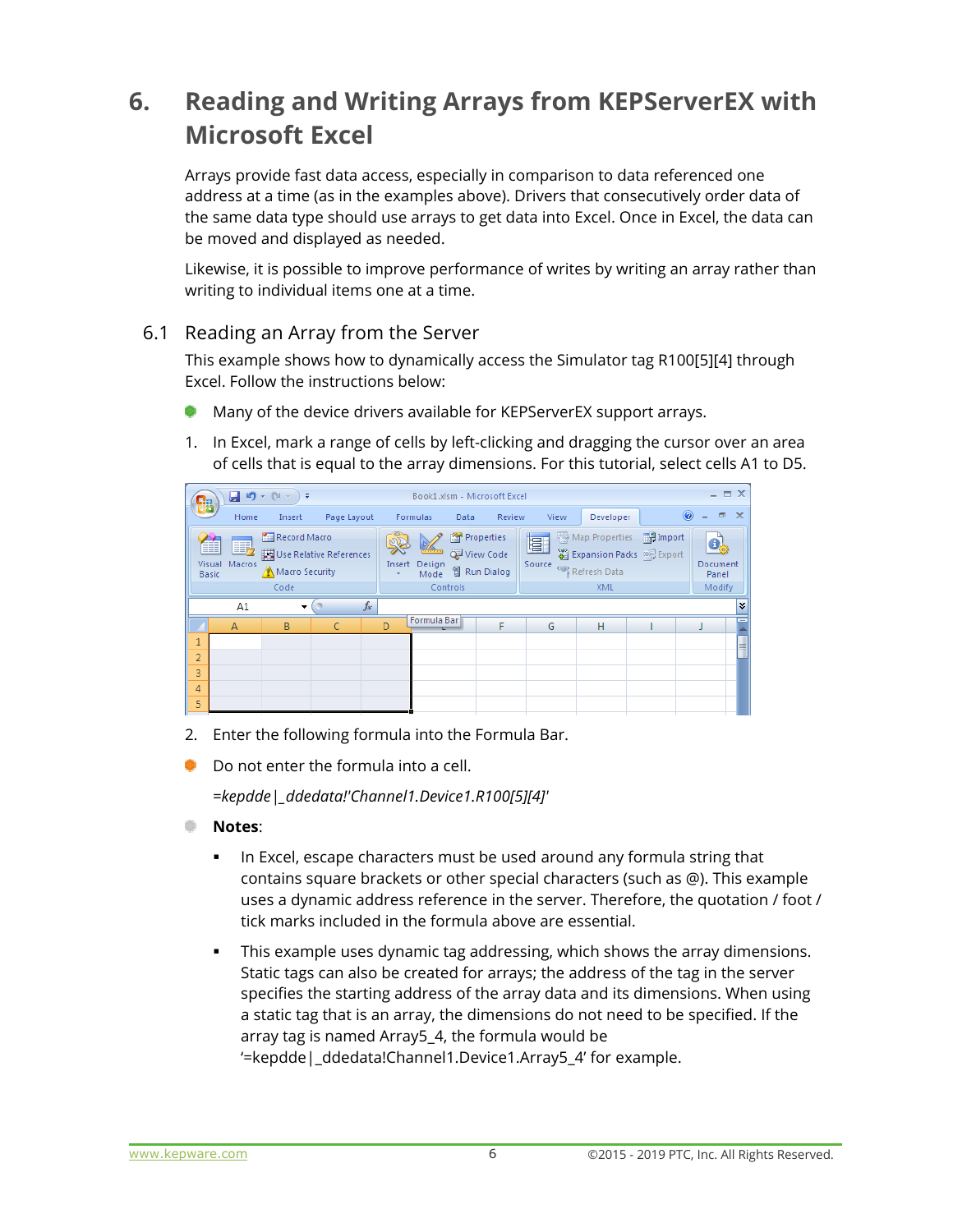- 3. Press the keys: Shift, Control (Ctrl), and Enter simultaneously. This combination informs Excel that an array element has been entered.
- **Note**: If these keys are not pressed simultaneously, only a single item will be displayed in the first cell.
- 4. If the formula and  $command$  worke correctly, data changes from the server should be visible in the array's cells.

| d |                | A1    | $\overline{\phantom{a}}$ |       | $f_x$ | {=kepdde  ddedata!'channel1.device1.R100[5][4]'} |   |   |             |
|---|----------------|-------|--------------------------|-------|-------|--------------------------------------------------|---|---|-------------|
| d |                | А     | B                        |       | D     | Ε                                                | Ġ | н | Formula Bar |
|   | <b>A</b><br>Ŧ  | 63848 | 63685                    | 63685 | 63685 |                                                  |   |   |             |
|   | $\overline{2}$ | 63685 | 63685                    | 63685 | 63685 |                                                  |   |   |             |
|   | 3              | 63685 | 63685                    | 63685 | 63685 |                                                  |   |   |             |
|   | 4              | 63685 | 63685                    | 63685 | 63685 |                                                  |   |   |             |
|   | 5              | 63685 | 63685                    | 63685 | 63685 |                                                  |   |   |             |
|   |                |       |                          |       |       |                                                  |   |   |             |

#### <span id="page-8-0"></span>6.2 Writing an Array to the Server

1. In the Excel worksheet select a range of cells that is the same size as the one that was used in the read example and populate the cells with values. In this example a range of cells from A7 to D11 were chosen.

| A7             | w            |                 |                | fx<br>1        |   |   |   |
|----------------|--------------|-----------------|----------------|----------------|---|---|---|
| A              | A            | B               | $\epsilon$     | D              | E | F | G |
| 1              | 63848        | 63685           | 63685          | 63685          |   |   |   |
| $\overline{2}$ | 63685        | 63685           | 63685          | 63685          |   |   |   |
| 3              | 63685        | 63685           | 63685          | 63685          |   |   |   |
| $\overline{4}$ | 63685        | 63685           | 63685          | 63685          |   |   |   |
| 5              | 63685        | 63685           | 63685          | 63685          |   |   |   |
| 6              |              |                 |                |                |   |   |   |
| 7              | $\mathbf{1}$ | $\overline{2}$  | $\overline{3}$ | $\overline{4}$ |   |   |   |
| 8              | 5            | $6\phantom{1}6$ | $\overline{7}$ | 8              |   |   |   |
| 9              | 9            | 19              | 11             | 12             |   |   |   |
| 10             | 13           | 14              | 15             | 16             |   |   |   |
| 空空<br>13       | 17           | 18              | 19             | 20             |   |   |   |
| <b>Service</b> |              |                 |                |                |   |   |   |

2. Select the **Developer** tab.

 $= 1$ 

3. Open the Visual Basic Editor.

#### 4. In a Visual Basic module window, enter the following code:

```
Sub ArrayPoke()
channel = Application. DDEInitiate ("kepdde", " ddedata")
 Set Value = Worksheets("Sheet1").Range("A7:D11")
 Application.DDEPoke channel, "Channel1.Device1.R100[5][4]", Value
 Applicaiton.DDETerminate channel
```
End SubMicrosoft Visual Basic for Applications - Book1.xlsm  $\Box$  $\times$ File Edit View Insert Format Debug Run Tools Add-Ins Window Help 图图·日本中国出口(I ) H I 区域合容 (O Ln1, Col16 Project - VBAProject X Book1.xlsm - Module1 (Code)  $\begin{tabular}{|c|c|c|c|c|} \hline \quad & \quad & \quad \quad & \quad \quad & \quad \quad \\ \hline \quad \quad & \quad & \quad \quad & \quad \quad \\ \hline \quad \quad & \quad & \quad \quad & \quad \quad \\ \hline \end{tabular}$ eela (General)  $\overline{\phantom{a}}$  ArrayPoke  $\overline{\cdot}$ B & VBAProject (Book1.xl ∧ Sub ArrayPoke()  $\overline{\phantom{a}}$ Microsoft Excel Objec channel = Applicaiton.DDEInitiate("kepdde", "\_ddedata")<br>Set Value = Worksheets(Sheet1).Range("A7:D11") Application.DDEPoke channel, "Channel1.Device1.R100[5][4]", Value Modules Applicaiton.DDETerminate channel Module 1  $\checkmark$ End Sub  $\rightarrow$ Properties - Module1  $\vert x \vert$ Sub Poke () channel = Application.DDEInitiate("kepdde", "\_ddedata") Module1 Module  $\overline{\cdot}$ Set Value = Worksheets ("Sheet1"). Cells (1, 2) Alphabetic | Categorized |

(Name) Module 1

 $\mathbf{F}$